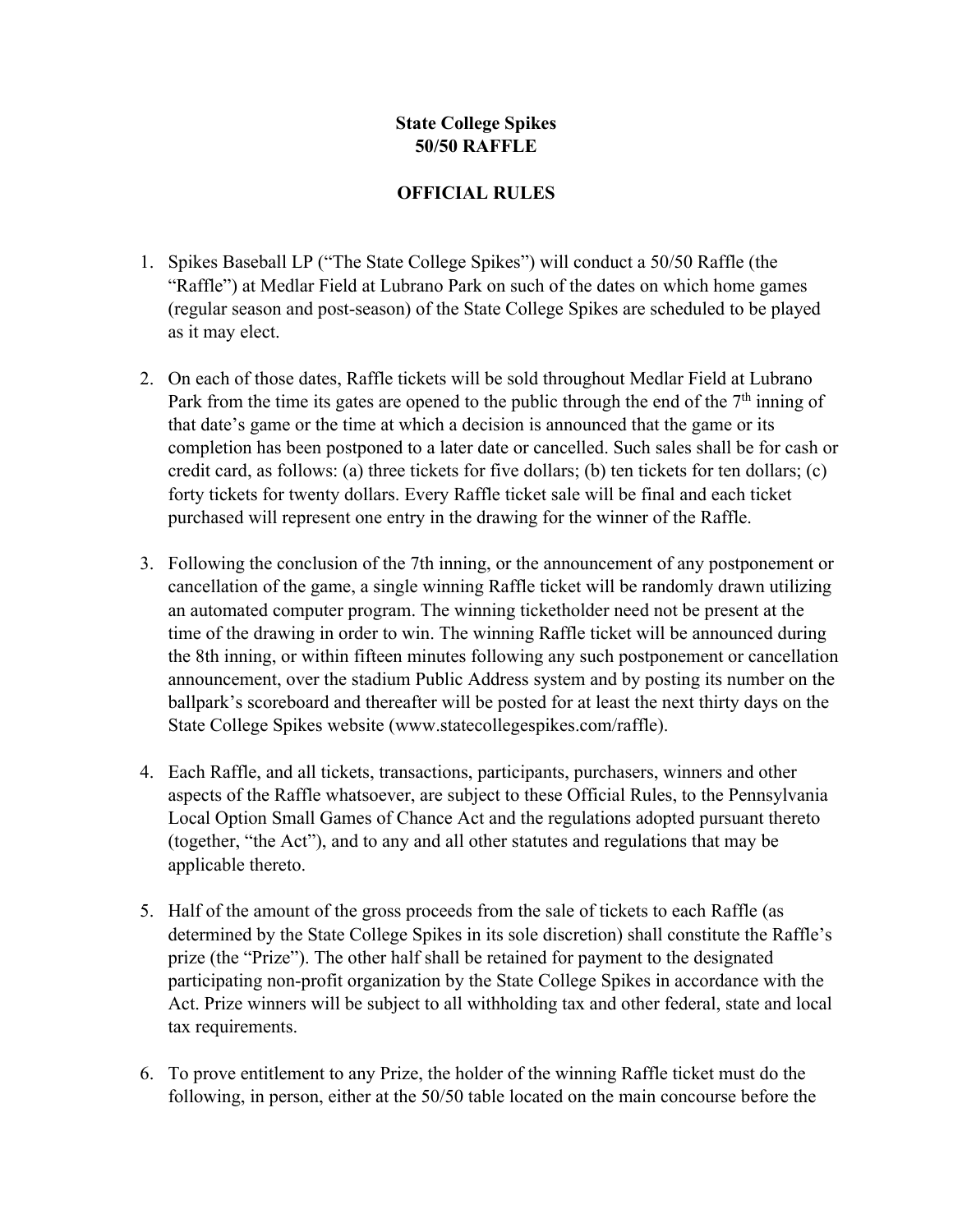end of the 9<sup>th</sup> inning, or thereafter, by appointment at the offices of the State College Spikes at Medlar Field at Lubrano Park on or before midnight of the day which is fifteen days following the day of the last home game of the State College Spikes season: (a) produce the winning Raffle ticket; (b) complete and sign the appropriate Prize Claim Form; and (c) complete and sign all applicable tax forms. Once those steps have been timely completed to its reasonable satisfaction, the State College Spikes will within thirty days thereafter mail its check, in the amount of the Prize net of any applicable tax withholding, to the person and at the address specified in the Prize Claim Form. Any Prize that is not properly and timely so claimed and any Prize check so mailed that is returned undeliverable, shall be deemed forfeited and the Prize amount shall instead be retained by the State College Spikes in accordance with the Act.

- 7. Raffle tickets may not be purchased and Prizes may not be claimed by any person who is: (a) not at least 18 years old; (b) visibly intoxicated; or (c) selling tickets for or otherwise engaged in the operation of the Raffle or is a director and/or officer of the State College Spikes, or a member of the immediate family of any such person. A Raffle ticket is void and its holder is ineligible to win the Prize if there is sufficient evidence, in the sole discretion of the State College Spikes, that the ticket was improperly issued, printed in duplicate or in error, counterfeited, stolen, illegible, altered or subject to other similar or dissimilar material deficiencies and the State College Spikes will have no liability with respect to or the redemption in error of such a ticket. Unauthorized persons copying, selling or altering Raffle tickets or otherwise undermining the legitimate operation of the Raffle are subject to prosecution.
- 8. By purchasing a Raffle ticket, each ticketholder agrees to have his or her name, biographical information, photograph, image and likeness, and voice published, broadcast and otherwise reproduced by the State College Spikes in any media or format, worldwide, for publicity and promotional purposes, without notice, review or approval and without further payment or consideration, for an unlimited duration.
- 9. Each person who purchases a Raffle ticket, together with his or her personal representatives, heirs, successors and assigns (collectively, "Participant"), is by that act conclusively deemed to have agreed with the State College Spikes as follows: (a) to defend, indemnify, release and forever discharge the State College Spikes, the Pennsylvania State University, and each of the other Minor League Baseball Clubs (individually and collectively), the Office of the Commissioner of Baseball and the respective present and future affiliated entities, owners (direct and indirect), officers, directors, employees, agents and committees of the foregoing persons or entities (collectively the "Released and Indemnified Parties"), from and against any and all claims, injuries, losses, damages, or liabilities of any nature whatsoever to persons or property, which such Participant may now or hereafter assert, including, but not limited to claims for injury, death, illness, or damages, resulting in whole or in part , directly or indirectly, from participation in any Raffle and from acceptance, receipt, ownership,